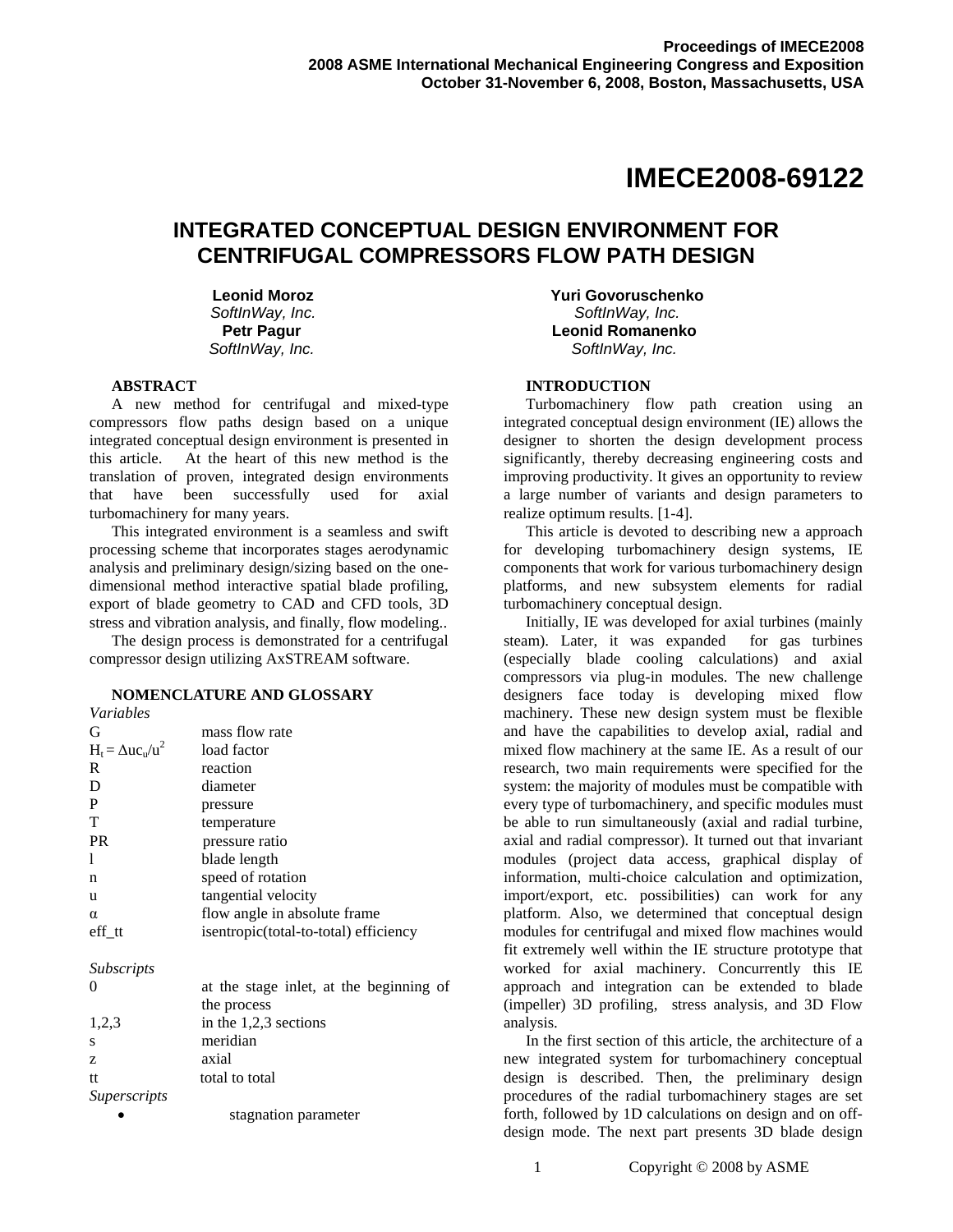procedures, 3D potential flow analysis, and stress and vibration analysis. The concluding section of the article brings all components together by presenting examples of centrifugal compressor design.

#### **INTEGRATED CONCEPTUAL DESIGN ENVIRONMENT**

An effective system for turbomachinery flow path conceptual design needs to do the following:

- involve a set of design modules necessary for design procedures under one operating platform (an umbrella, per se) that performs initial sizing and optimization, 1D formulations, and builds blade 3D geometric models that are available for final refinement by means of 3D aerodynamic and stress analysis;

- give the ability to automate multivariate and optimization calculations using embedded models;

- provide flexibility in carrying out interactive design scenarios including rollback, versions support, project integrity, etc

- ensure expandability, scalability, and maintainability;



Fig. 1. The architecture of the turbomachinery flowpath integrated conceptual design system

- provides users with convenient mechanisms to input, edit, display data and export data to other systems.

In Fig.1, the architecture of the turbomachinery flow paths integrated conceptual design environment is shown. It can be seen that more than two thirds of the subsystems are invariant (capable of working various platforms while maintaining seamless processing). Thus, after new problem definitions are added into the system by the designer, the program gains total access to existing design subsystems.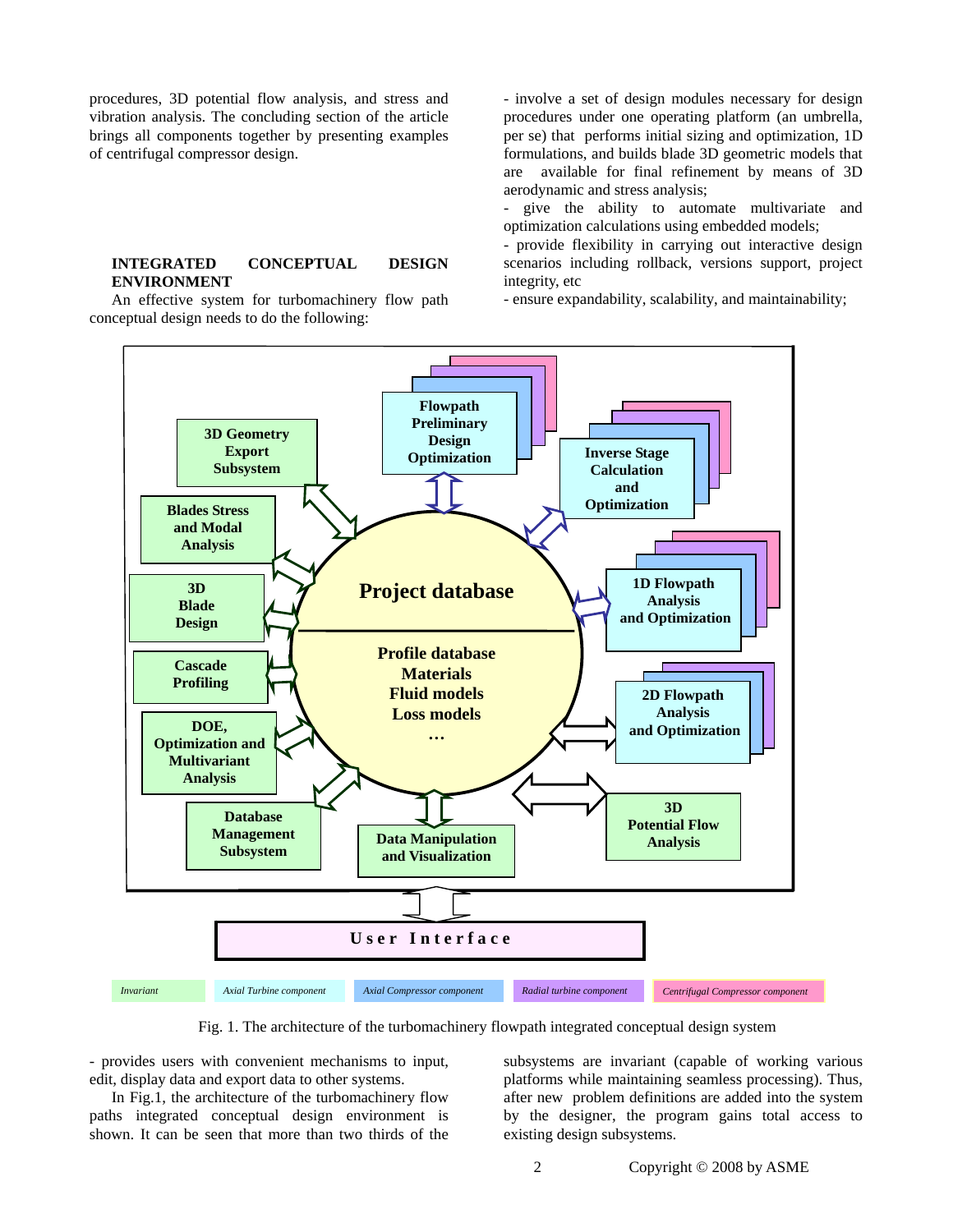#### **CENTRFUGAL COMPRESSOR ANALYSIS**

Traditionally, for centrifugal compressor operation analysis for design and off-design points, the verification analysis problem has been performed in 1D formulations.

In verification analysis of a centrifugal compressor, flow is treated as one-dimensional only [6]. Obviously, there is significant 3D flow in a centrifugal compressor. Considering the importance of quick review of design results, a 3D potential flow solver was developed and embedded into the system.

In contrast to 3D viscous flow calculations in a flow path, simplified 1D methods provide a close approximation for experimental data depending on the quality of empirical methods used to determine losses and deviation angles.

Due to the absence of reliable energy loss and flow deviation angles in cascades, there is a significant challenge in developing radial turbomachinery verification calculation algorithms. In practice, [1] the various known construction losses obtained from experimental data are used.

 Centrifugal compressor flow path losses and outlet flow deviation angles are estimated based on existing data in literature [5,6]. Though obtained results can be characterized as satisfactory, loss models require further refinement One way of increasing the reliability of results is the use of custom libraries for proven loss models within the integrated design system environment.

The typical approach to solve this task and boundary condition is presented in [6]. The authors of this paper used the same method, so it is not necessary to explain it. As an example, validation of the 1D solver was performed based on experimental data presented in [7].

Flow path of the compressor shown in Fig.2 was studied with both a vaned and a vaneless diffuser. Performance calculations show a close correlation of the obtained efficiency with experimental data for the vaneless diffuser design in a quantitative sense and a close correlation for vaned diffuser design in a qualitative sense (Fig.3). Efficiency levels at 80% rotation speed coincide closely with experimental data as well. (Fig.4, Fig.6). The literature only cites CFD calculations results (Figs.7a,7b,7c,7d) and experimental data at an 80% rotation speed ([9], [10] etc.). These results correlate closely to experimental data at an 80% speed as well.



Fig.2. Centrifugal compressor [7] flow path draft



Fig.3. RADIVER compressor performance map with vaneless diffuser. (-o- experiment, -.- calculations). at 80% rotation speed.



Fig.4. RADIVER compressor total-to-total efficiency map with vaneless diffuser (-o- experiment, -. calculations) at 80% rotation speed.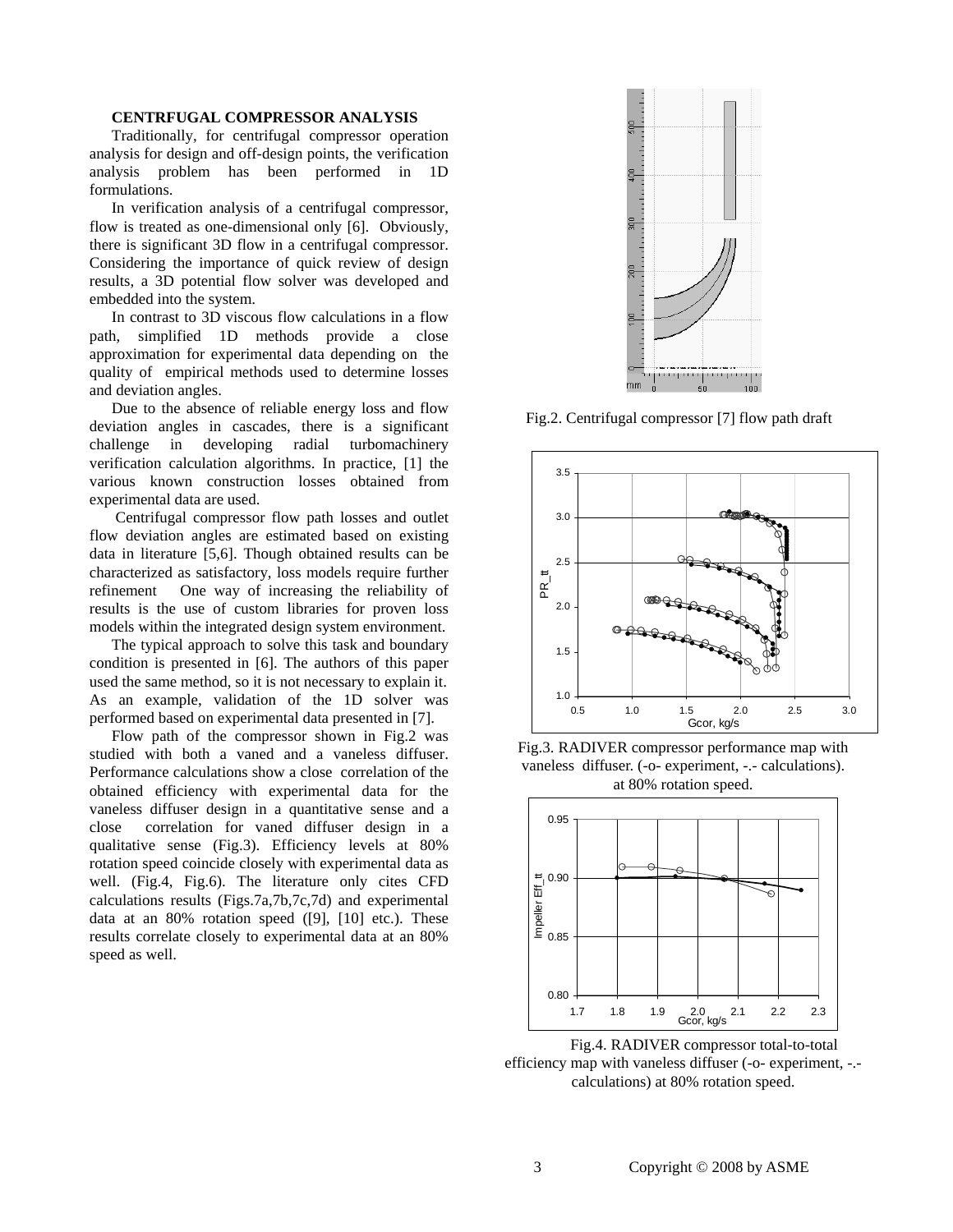

Fig.5. Radiver performance map with vaned diffuser (-o- experiment, -.- calculations).

By means of numbers, rotor rotation speeds are shown in the figure.



Fig.6. RADIVER compressor total-to-total efficiency map with vaned diffuser (-o- experiment, -.- calculations) at 80% rotation



Fig. 7a. Static and absolute total pressure comparison at plane 2m at 80% rotation speed. Experimental data [10], CFD calculations data [7]



Fig. 7b. Isentropic efficiency comparison at plane 2m at 80% rotation speed. Experimental data [10], CFD calculations data [7]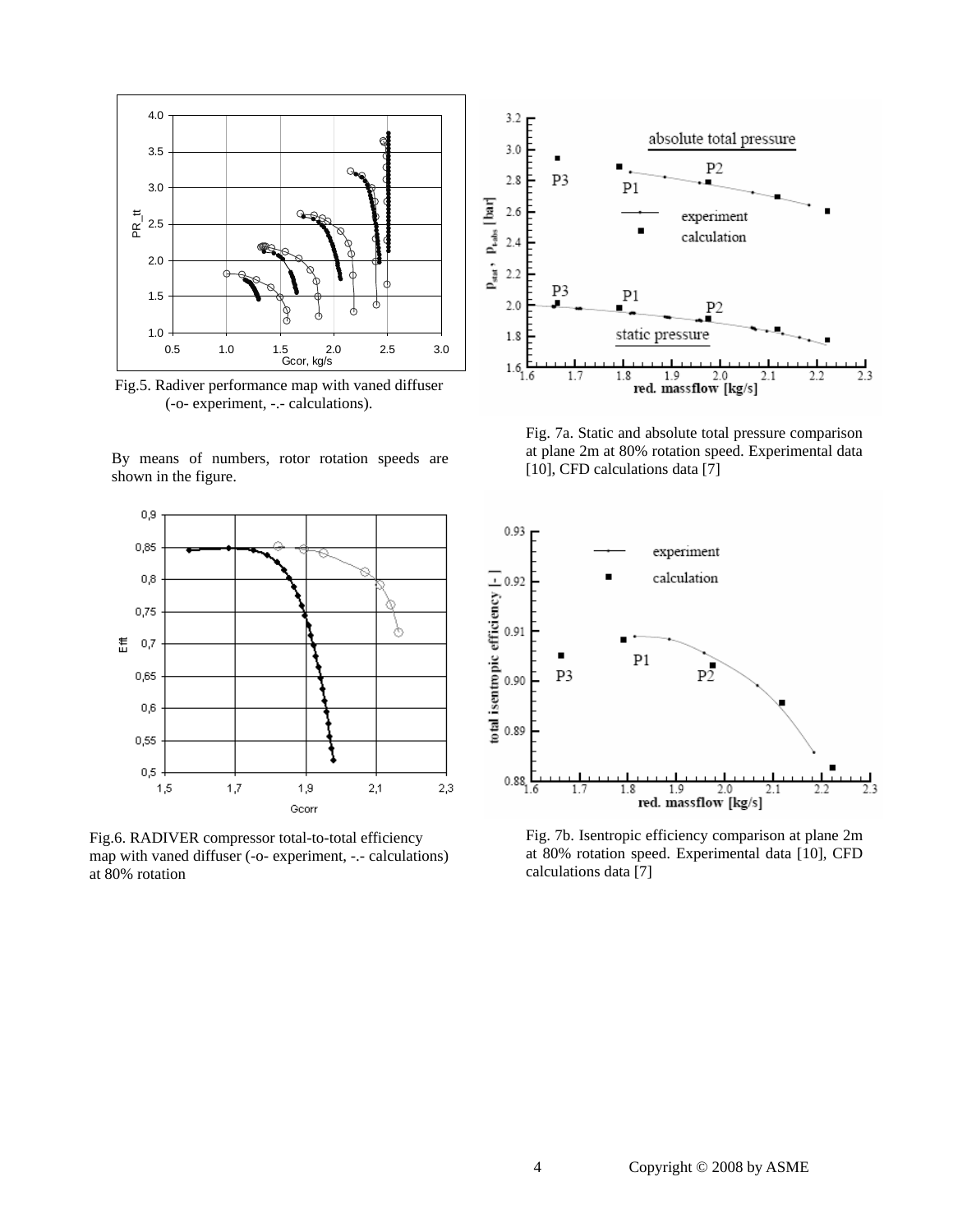

Fig. 7c. Total pressure ratio  $(πt)$  and isentropic efficiency  $(\eta)$  comparison (r4/r2=1.14) Experimental data [10], CFD calculations data [8]



Fig. 7d. Total pressure ratio  $(Tt)$  and isentropic efficiency (η) comparison ( $r4/r2=1.14$ ) Experimental data [10], CFD calculations data [8]

#### **CENTRFUGAL COMPRESSOR SIZING**

There exists an opinion in the literature that preliminary design of turbomachinery stages may be performed based on experimentally generalized diagrams. For axial turbines, Smith's diagram is often used [9], for radial – Chen and Baines [10].

These diagrams, when compared with solutions generated according to the proposed algorithms of the

preliminary design, show that utilization of diagrams will not produce an optimal construction because:

- generalized parameter ranges are not sufficiently large;

- real, current day design solutions may fit outside the accepted ranges of these diagrams that were created several decades ago;

- there is a design results divergence (about 10% at efficiency) at the same generalized parameters.

The new IE approach gives the designer a uniform tool for exercising an optimal parameters search of the axial and radial turbomachines for both turbines and compressors. The essence of the method is in the multiple (sequential) solving of the flow path inverse 1D gas-dynamic calculation problem to find the best solution. See more details [4]. One variant design is performed by assigning proper set of flow paths, with both dimensional (diameter, height) and dimensionless (flow factor) characteristics. An optimal solution search is carried out using quasi random search.

In this paper we are introducing an approach for centrifugal compressors for the first time. For centrifugal compressors, dimensions determination can be assigned: inlet parameters  $P_1^*$ ,  $T_1^*$ , mass flow rate G, pressure ratio  $P_3/P_1$ . It is important to know the diffuser type (vane, vaneless, etc.), Speed of rotation n, rotor diameter at the stage inlet  $D_1$ , mass flow rate coefficient  $c_{1z}/u_1$ , diameters ratio  $D_2/D_1$ , and flow outlet angle at the stage  $\alpha_3$  are variable parameters. Optimal design criteria can be maximum stage efficiency or maximum output (in turbine) or minimum input (in compressor) capacity. If there exists a reliable losses model procedure, the inverse 1D calculation allows for fast generation of solutions with sufficient admission of variables, and the ability to compare design variants to choose the best solution.

Efficiency – flow rate coefficients and typical load diagrams are shown in Fig 8. Point color corresponds to efficiency level. Pale points are outside the range of established constraints for an acceptable solution search such as the maximum outer diameter constraint. The envelope of points, including all "candidates" for an optimal solution, is smooth, but one can see that points delaminate essentially "into the depth." Particularly Fig. 8.b shows that there is an efficiency optimum by load coefficient in the admitted range and efficiency; flow rate coefficient relationship is neutral in the assigned range.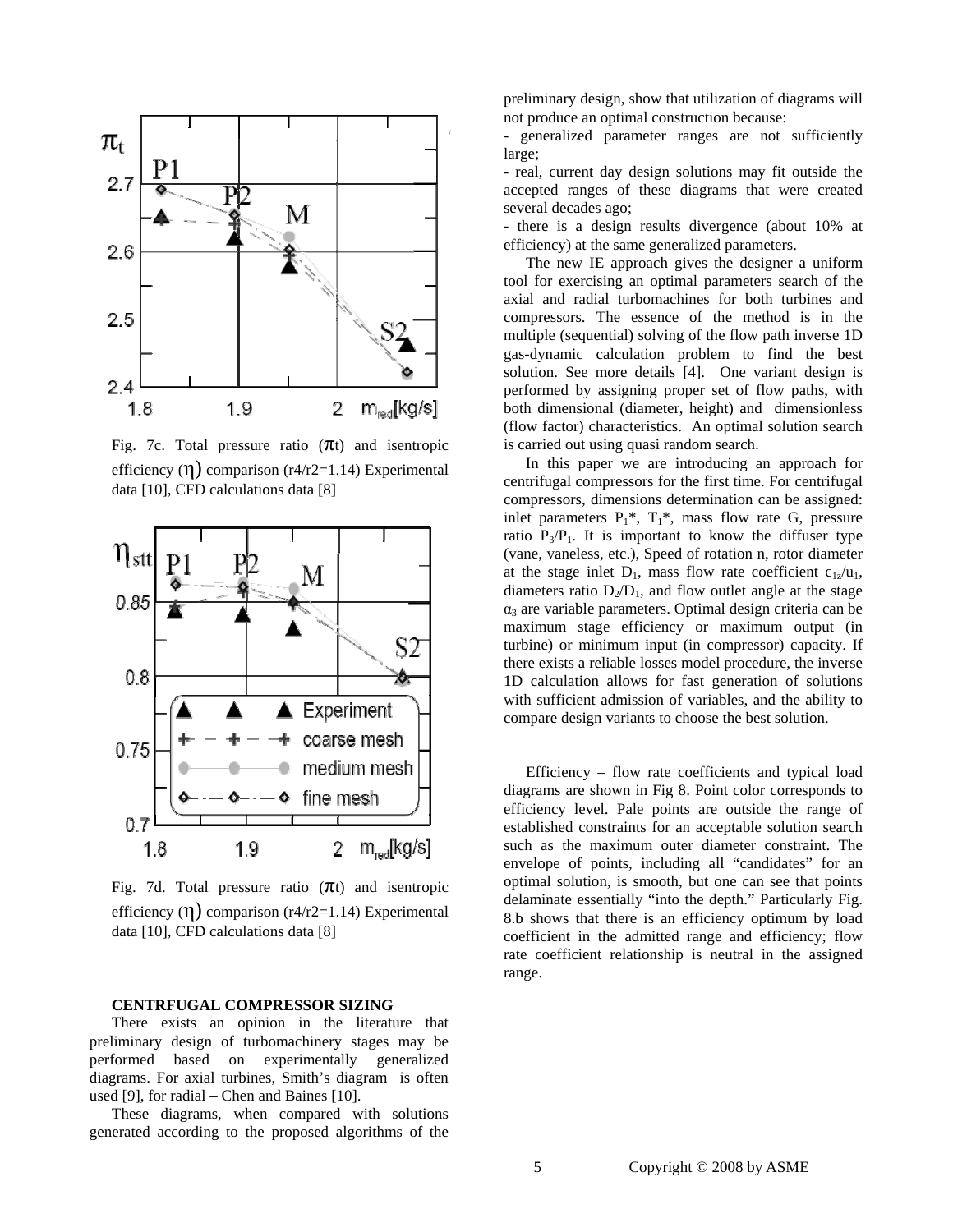

Fig.8. Estimated diagrams for centrifugal compressor efficiency (phi – flow coefficient, psi – work coefficient) Source: AxSTREAM.

**3D BLADES DESIGN** 

Approaches to blade profiles are based on a definition of hub/shroud meridional trajectories with quadratic Beziercurves with linear extensions. Intermediate stations (trajectories) are created as a channel/sub-channel equidistant curve. (Fig. 9)



Fig.9. Meridional projection

The frontal camber map is built as an m'-theta plane. The angles are preserved on the leading and trailing edges while intermediate points are distributed along the quadratic Bezier-curve (Fig.10).



Fig.10. Frontal m'-theta plane

Spatial shape of blade camber surface is defined with conformal mapping of meridional trajectories on the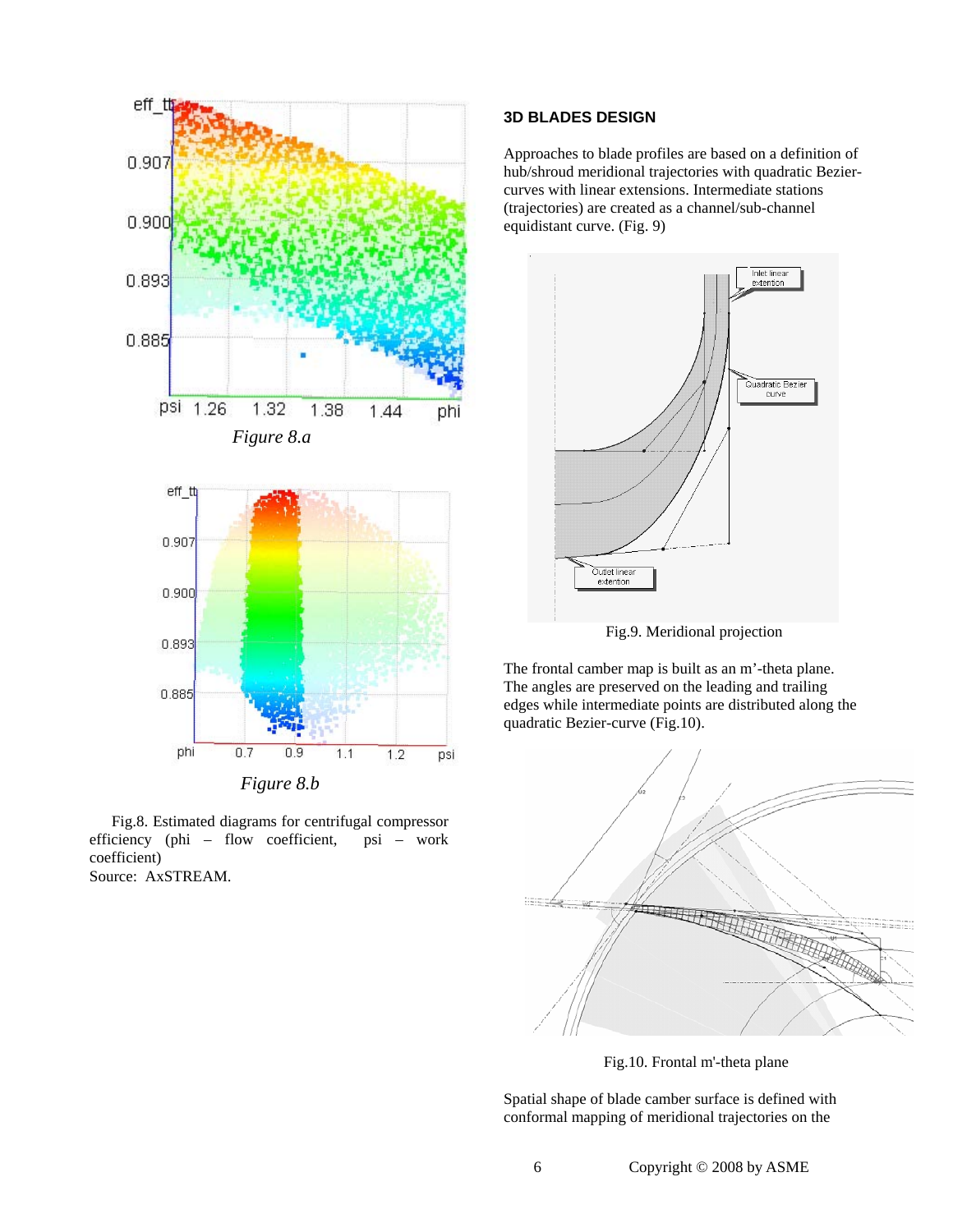m'-theta plane. Camber line spatial point P is defined with coordinates  $(x, R, Theta)$  where x and R are its coordinates appropriative on meridional view. The theta coordinate is defined as the intersection of the camber map on the m'-theta plane and the circular arc with the radius equal the distance to point on meridional projection along the curve.

 Operational/manufacturing issues are also considered in a blade design. The availability of radial elements is critically important for high-speed wheels.

 Stacking of 3D sections is controlled with the angular (theta) offset of LE points of hub, shroud, and any intermediate sections.

 Additionally, TE points of shroud, and any intermediate sections also may have an angular (theta) offset.

 Blade design procedure allows the use of rounded (circular) edges and truncated ones (cut-off design).

A centrifugal compressor design example is shown in Fig.11.

The embedded capability to export system cascade geometry into popular CAD formats and CFD packages, permitting easy traversing all the way from preliminary design to 3D gas-dynamic and stress analysis of the wheel .

Designing a wheel with splitters often improves the performance of centrifugal compressors. New design tools allows the use of "dependent" splitters (the splitters and blades are located with even angular pitch) and "independent" splitters when splitter's leading edge is located in arbitrary angular offset (Fig.12).

The splitter camber curvature and LE/TE position of independent splitter may be changed with click-and-drag of control points as may also be done for main blade.



Fig.12. Wheel with independent splitters

#### **3D STRESS ESTIMATION**

Aerodynamics and strength requirements lay down additional criteria to meet design objectives. That is why strength and stress estimations should be performed during the early stages of the design process. Historically, detailed stress calculations have been very time consuming, slowing down the process of obtaining an optimal project solution. New design tools provide real time stress analysis in seconds.



Fig. 13. Stress (von Mises) in the centrifugal compressor blade.



Fig.11. Designed centrifugal compressor blade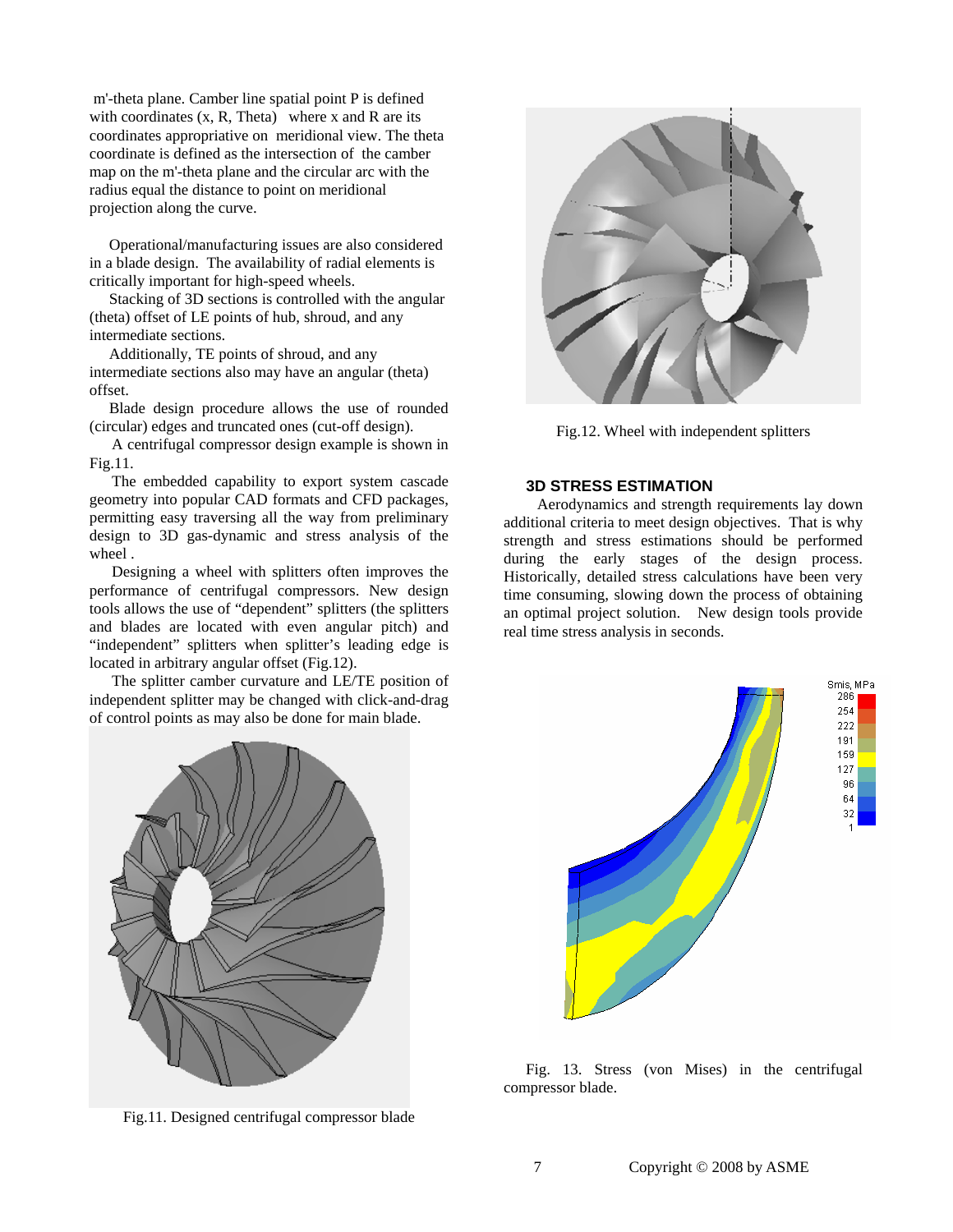Use of beam theory for radial machine blades is impossible because blade deformations do not conform to the hypothesis of linear distribution of displacements on a cross-section. In spite of the fact that shell theory is more comprehensive to a blade's deformation character, it does not allow one to perform specified calculations and does not agree with the three-dimensional body. That is why FEM was chosen for stress and vibration analysis. There are more details regarding this approach in "The Finite Element Method" [11]. With a minimum number of quadratic brick finite elements, the results are similar to those from calculations obtained with rods and shells theories. If the number of finite elements are increased, higher levels of calculation accuracy will be obtained.

Early in the design process, the aim of stress analysis is not to determine the true stress field but to identify the best project variant among the possible solutions that match the aerodynamic criteria. As the final project nears completion, accuracy must be increased. To ensure that hub and rim are included in the calculations (taking into account rounded radiuses), the performed calculations can be made using one symmetric airfoil or the whole rotor.



Fig. 14. Stress (von Mises) in the compressor's blades and hub.

Single blade (Fig. 13) and bladed disk (Fig.14) von Mises stress calculation results comparison shows that stresses calculated for single blade differ from blade in bladed disk up to 30%. In comparison, the first calculation requires a fraction of a second as compared to the second one that takes a few minutes in normal formats .

In Fig.15 the first 50 natural frequencies of bladed disk are shown. Frequencies thickening near 5000 and 9000Hz correspond to blade forms of natural vibrations. Horizontal lines  $f1 - f4$  show first 4 frequencies of a single blade.



Fig. 15. The first 50 natural frequencies of the compressor bladed disk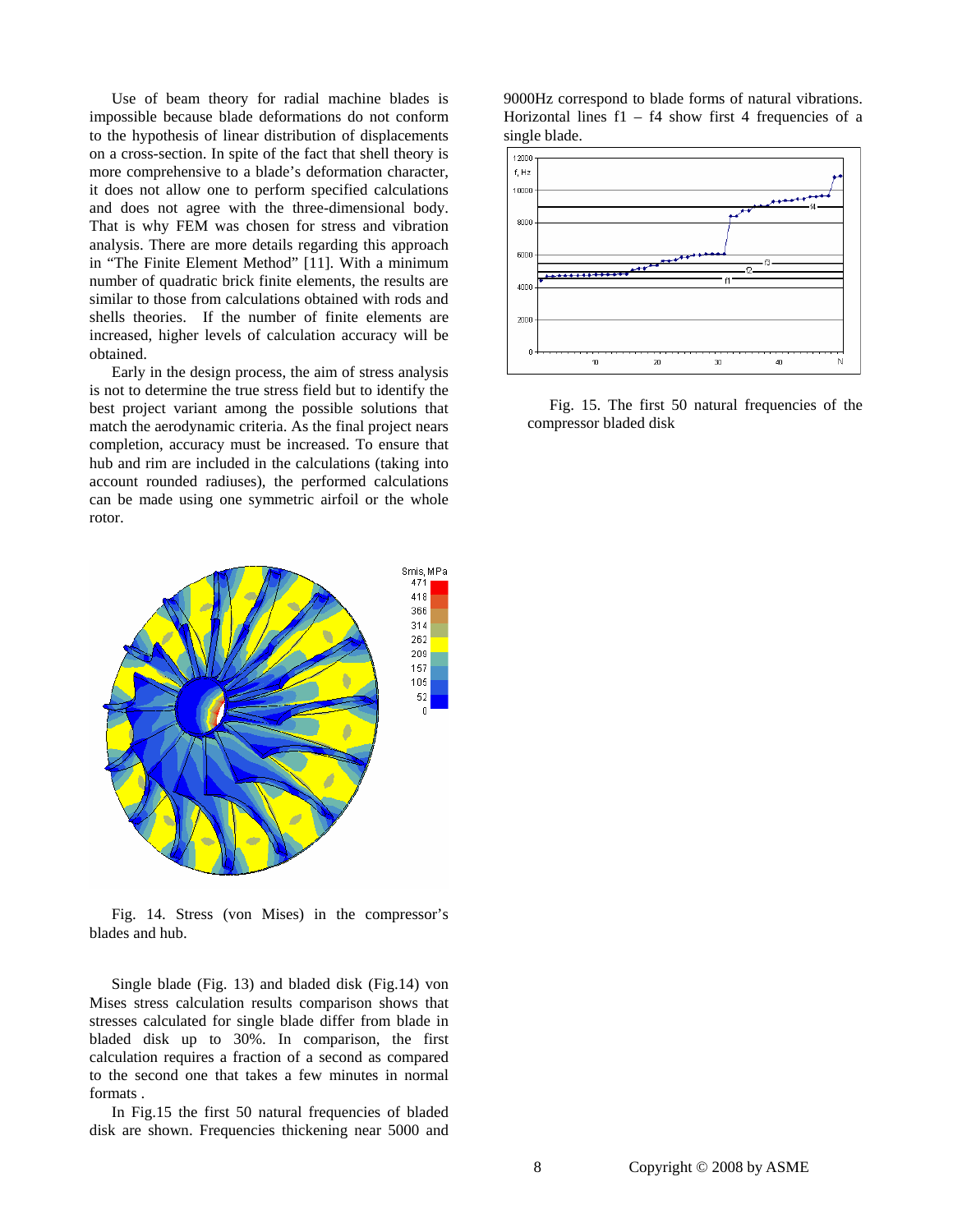#### **3D POTENTIAL FLOW ANALYSIS**

3D potential flow analysis [12] is performed to analyze gas field velocities in the channels to determine aerodynamic forces on compressor blades. It is assumed that the flow is potential in a fixed coordinate system. Viscosity absence, external forces potentiality, and channel inlet gas vorticity absence are sufficient conditions to determine flow potentiality.

A flow potential is defined via FEA. The pressure field can be defined from the Cauchy-Lagrange integral. Gas compressibility is taken into account iteratively by the way of flow potential determination with nonuniform density. The iterative process is convergent for subsonic flows.

Fig. 16 shows the relative velocities field of the centrifugal compressor channel, calculated according to the gas potential flow model. The model allows one to determine flow degree of irregularity in the channel.

In Fig. 17 static pressure field calculated according to the same model is shown. This field is used to estimate bladed disk strength.



Fig. 16. Field of the relative velocity of the compressor channel.



Fig. 17. Field of the static pressure in the compressor channel.

### **CENTRIFUGAL COMPRESSOR DESIGN EXAMPLES**

Parameters for CC with vane diffuser design are:

 $P_1* = 60$  KPa,  $T_1* = 300 K,$ n = 25000…35000 rpm  $G = 1.5 \text{ kg/s}$  $P_3/P_1 = 3.5$  $D_1 = 90...110$  mm  $c_{1z}/u = 1...1.5$  $D_2/D_1 = 2.0...3.0$  $\alpha_3 = 80^\circ \dots 100^\circ$ D4/D3=1.3

Optimal stage compressor flowpath with vaned diffuser draft is shown on the Fig.18a, velocity triangles are on the Fig.18b.

The following parameters are received in an optimal point:

> $n = 29000$  rpm,  $c_{1z}/u_1 = 1.01$ ,  $H_t = 0.86$ ,  $B2 = 95.8$ . Eff=91.2%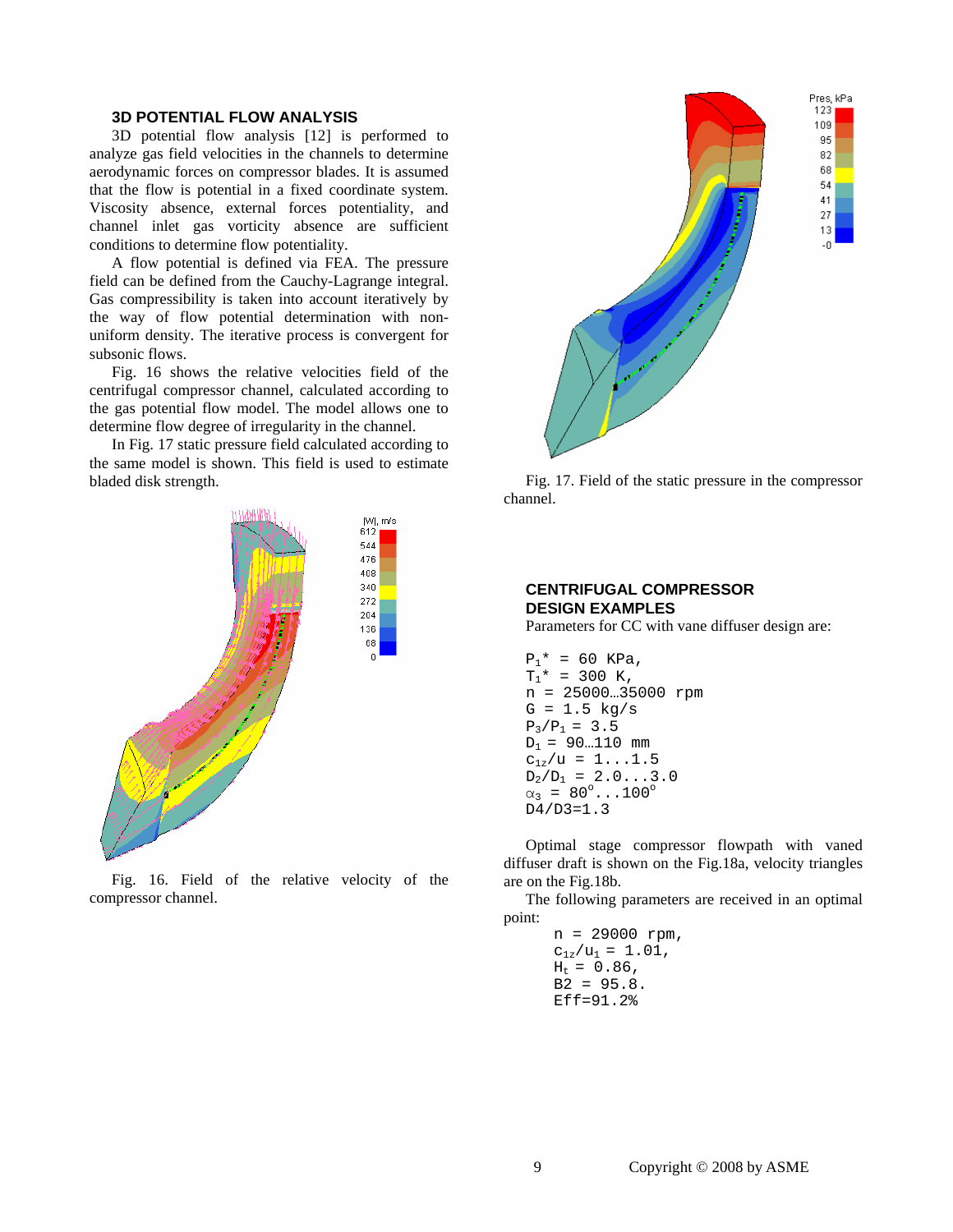

Fig.18. Velocity triangles of the centrifugal compressor rotor with vaned diffuser.

Parameters for CC with vane diffuser design are the same.

Optimal stage compressor flow path with vaneless diffuser draft is shown in the Fig.19a, velocity triangles are on the Fig.19b.

The following parameters are received in an optimal point:

> n = 35000 rpm,  $c_{1z}/u_1 = 1.03$ ,  $H_t = 0.86$ , B2 = 83.0 Eff=85.7%

Results presented in the article are obtained using turbomachinery flow path conceptual design suite AxSTREAM [2].



Fig.19. Velocity triangles of the centrifugal compressor rotor with vaneless diffuser.

#### **CONCLUSIONS**

 This article introduces a new approach to the development of turbomachinery design systems. The approach gives the designer the opportunity to design axial, radial and mixed flow turbomachinery using the same tool.

Features of radial turbomachinery integration into the turbomachinery conceptual design software environment have been examined in this article. The benefits of this approach are unification of the theory, methods, design procedures, and total functionality for different types of machines with fast calculations to improve human productivity.

Through a single interface with embedded (plug-in) modules, the design process successfully traverses the way from preliminary design estimates through detailed optimization via multivariate calculations. The final phase culminates with the development of threedimensional blades models with FEA stress and CFD flow analysis at minimum time.

Work in the IE also gives other useful opportunities such as optimization and takes into account weight and strength criteria, in addition to mixed type flow path analysis.